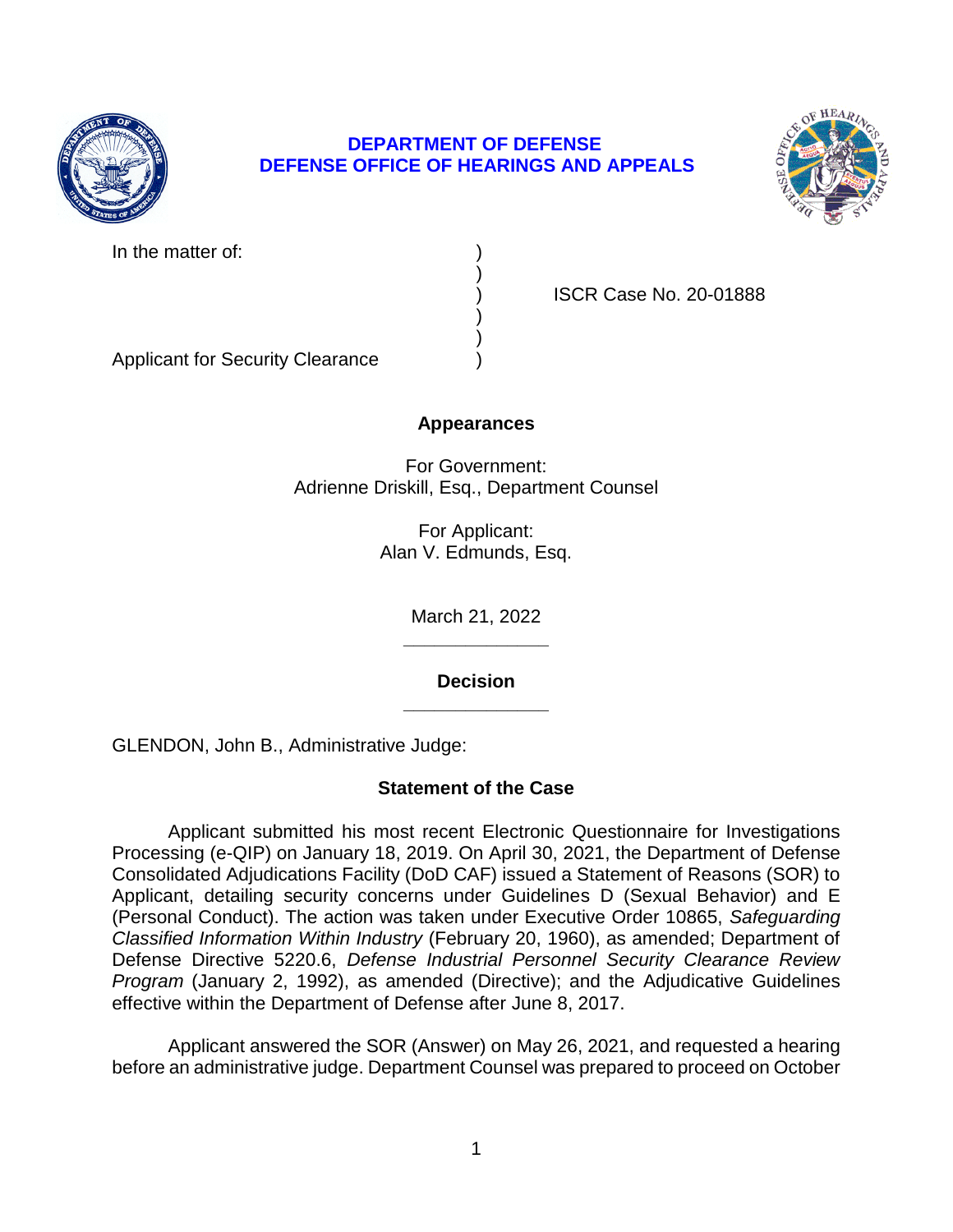5, 2021. The case was assigned to me on October 12, 2021. The Defense Office of case was heard as scheduled on December 3, 2021. DOHA received the transcript of the Hearings and Appeals (DOHA) issued a Notice of Hearing on November 1, 2021. The hearing (Tr.) on December 8, 2021.

 At the hearing the Government offered Government Exhibits (GE) 1 through 4, which were admitted without objection. In the absence of any objection, I agreed to take administrative notice of a fifth document (GE 5) presented by Department Counsel, which was a state statute that is relevant to one of the SOR allegations. Applicant testified on his own behalf and submitted Applicant Exhibits (AE) A through S, which were also admitted without objection. I asked the counsel for both parties to submit briefs on a legal issue raised by Applicant's counsel. Applicant's brief was submitted on December 15, 2021, Department Counsel's submitted the Government's reply brief on December 20, 2021. The record closed on that date.

### **Findings of Fact**

 Applicant's personal information is extracted from his e-QIP unless otherwise indicated by a parenthetical citation to the record. After a thorough and careful review of the pleadings, the hearing testimony, and the documentary evidence in the record, I make the following findings of fact.

 Applicant is 61 years old. He lives with his wife, who he married three years ago. She is a retired school teacher. She has two adult children from a prior marriage. as a senior engineering manager. (Tr. at 10-11, 17, 21, 36-37, 53, 55, 57, 60; AE B; AE Applicant earned a bachelor's and a master's degree. He works for a defense contractor M.)

 Applicant enlisted in the U.S. Navy in 1978 at the age of 18. He went to Captain's Mast in 1981 for disrespecting his commanding officer, punching a chief warrant officer, assault, communicating a threat, and disobeying orders. In his background interview, Applicant said he did not recall the details of the incident and only volunteered that he Government's available details, he disagreed with the assault allegation and thought the incident was just a verbal altercation. The investigator's information reflected that Applicant was required to serve three months in detention prior to his discharge in 1982. The character of his discharge was Other than Honorable. He was also reduced in had been late and was belligerent and/or yelled at his captain. When confronted with the paygrade to E-2. (GE 2 at 9.)

Applicant has one child, a daughter, who was born in 1982. He did not marry his child's mother, and he did not raise his daughter, though he paid her mother child support. In the past 15 years he has developed a paternal relationship with his daughter, now age 29. She has two minor children. (Tr. at 10-11, 17, 21, 36-37, 53, 55, 57, 60; GE 1 at 20- 26; GE 2 at 4; AE B; AE N.)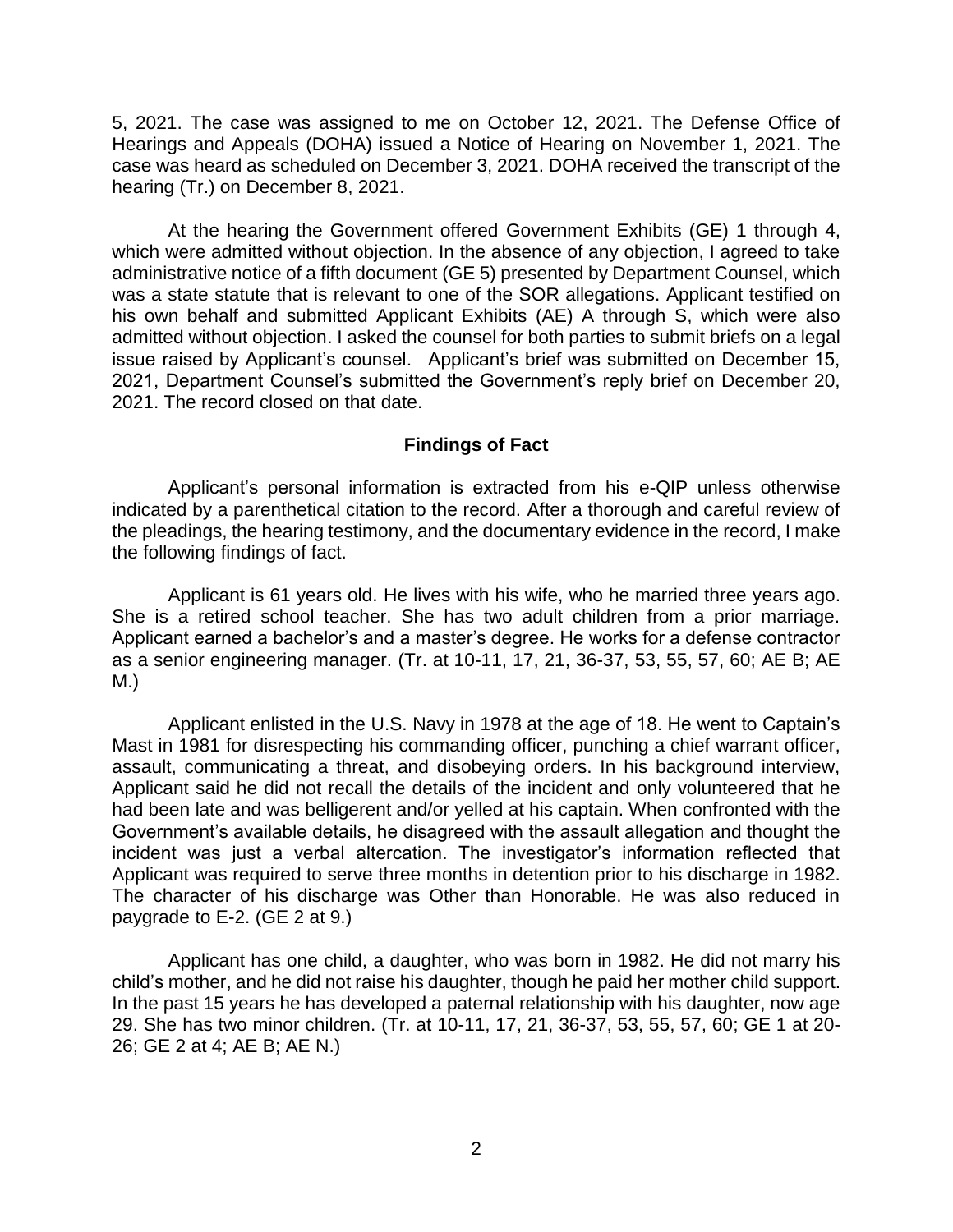After the birth of his daughter, Applicant married another woman in about 1982, shortly after his discharge from the Navy. At the time of that marriage, Applicant's first wife had two minor children, a girl and a boy, from a prior marriage or relationship. Applicant's former stepdaughter (Stepdaughter 1) was born in about 1977 and his former stepson was born in about 1976. Her mother legally changed Stepdaughter 1's last name to Applicant's last name, though he never formally adopted her. In about 1993, Applicant moved out of the marital home. He and his first wife divorced in about 1995 or 1996. (Tr. at 21, 32-33, 36, 38, 40, 56-57, 59, 61-62.)

 In about 1996 Applicant married his second wife. She also had two children, a boy and a girl, who were teenagers at the time of the marriage. Applicant and his second wife divorced in about 2006. (Tr. at 59.)

 In January 1993, Applicant was arrested for driving under the influence of alcohol (DUI). In December 1993, he pleaded guilty to the charge, a misdemeanor, and was sentenced to five years of probation, to end in December 1998. This offense is not alleged in the SOR. (GE 4 at 4.)

### **Paragraph 1 (Guideline D, Sexual Behavior)**

 Under Guideline D, the Government alleges in SOR ¶ 1.a (and cross-alleges in SOR ¶ 2.b, discussed below) that Applicant is ineligible for a clearance because he was arrested in 1995 and charged with Lewd or Lascivious Acts with a Child under 14. Following a plea, he was sentenced to one year in jail, which was "stayed," placed on probation for three years, and ordered to register as a sex offender. Applicant denied these allegations in his Answer, stating that the allegation was inaccurate.

 In 1995 the daughter of Applicant's first wife (the Stepdaughter 1) accused him of sexually molesting her over a period of several years. Applicant testified that he believed she was about 13 years old at the time of the first allegation of abuse. According to an official state document in the record, Stepdaughter 1 reported the abuse began in 1988. She would have been about 11 years old at that time*.* She was about 18 when she filed criminal charges against Applicant. He was arrested on April 4, 1995, and charged with nine felony counts of Lewd and Lascivious Acts involving Children under the state penal code. Applicant claims he has no recollection of "the details" any of the events of which he was accused over a multi-year period starting in 1988, though he does not deny "something may have happened." He testified that his lack of any memory of these events was due to his excessive alcohol drinking habits during that period. (Tr. at 28-36, 39-40, 42, 55; GE 2 at 5; GE 4 at 1; GE 5 at 1.)

 According to SOR ¶ 1.a, Applicant pled guilty to committing lewd and lascivious act(s) with a minor, and he was sentenced to one year in jail (stayed), placed on three years of probation, and required to register as a sex offender. Applicant claimed that he actually pled *nolo contendere* (no contest) to one charge, and the other charges were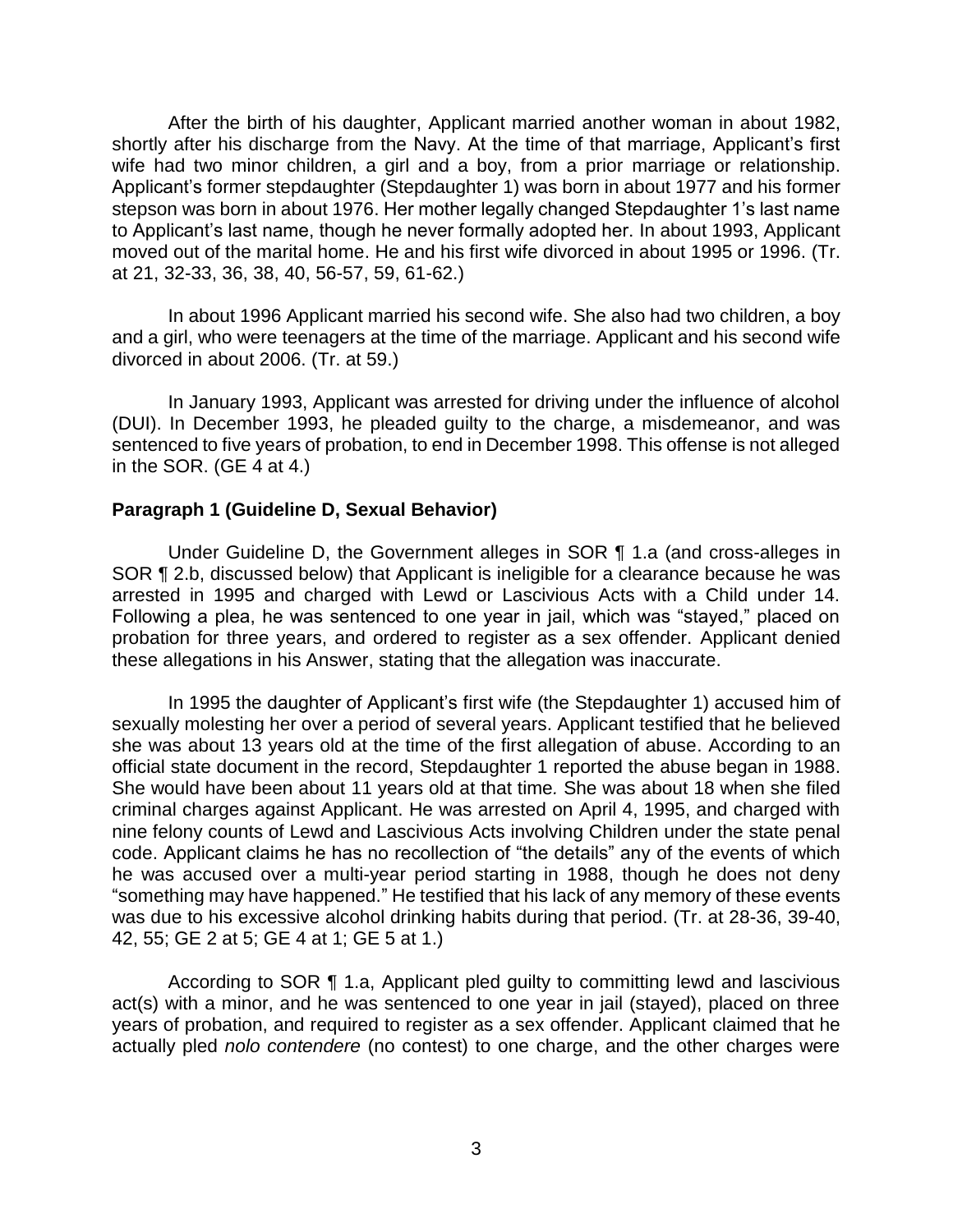dismissed. The Government presented no evidence to contradict Applicant's characterization about his plea. (Tr. at 22; GE 2 at 5.)

 Applicant gave several explanations for why he pled no contest to one of the charges against him. He testified that he wanted to avoid a trial. At another point, Applicant explained that he pled no contest to one charge because he had no recollection of the sexual abuse that he was accused of committing. (Tr. at 11, 19-27, 29, 45-50, 93; GE 2 at 5; GE 4 at 1.) In his post-hearing brief, his lawyer acknowledged that Applicant pled to one of the charges "to avoid more punishment if he was found guilty at trial." (Applicant's Brief at 1.)

 As part of his probation sentence, the court ordered Applicant to participate in three years of group therapy. Applicant testified that he extended the therapy an extra two years voluntarily because he was "helping others." He claimed that as part of his therapy, he voluntarily was tested to determine if he was a pedophile and the test results were negative. He also voluntarily attended Alcoholics Anonymous and Sex Addicts Anonymous meetings. (Tr. at 11, 19-27, 29, 45-50, 93.)

Applicant noted further in his e-QIP that the "Charges [were] Expunged" in about October 1995. At the hearing he provided a July 18, 2008 court document that stated: "Case dismissed and conviction expunged" pursuant to a state statute that permits a court to take such action following the successful completion of probation. An accompanying court order provided further that there were significant exceptions to the order of expungement, including a requirement that the original conviction be disclosed in response to questions in state questionnaires or applications and that "the conviction in this case remains a part of the court file which can be viewed by the public." (GE 1 at 33- 34; AE Q at 1-2.)

 Applicant also provided an October 26, 2021 letter from his state's sex offender registry office, in response to Applicant's request for a review of his registration 2-Adult," which meant that he is eligible to petition for the termination of his registration requirement under certain conditions. As of the close of the record in this case, however, Applicant remains a registered sex offender, as evidenced by his Proof of Current requirements The State registry office indicated that it had changed his status to a "Tier Registration, also dated October 26, 2021. (AE S at 1, 3.)

 Applicant testified that his therapist from his post-conviction time period emphasized that he should focus on moving forward and learning from his mistakes. Applicant provided no further information about his discussions with his therapist regarding what his past mistakes were and what he was supposed to learn from them. This is significant because Applicant claims that he recalls nothing about any incident of sexually abusing Stepdaughter 1, including the incident to which he pled *nolo contendere*. He testified: "I try not to remember that." (Tr. at 24-26.) 4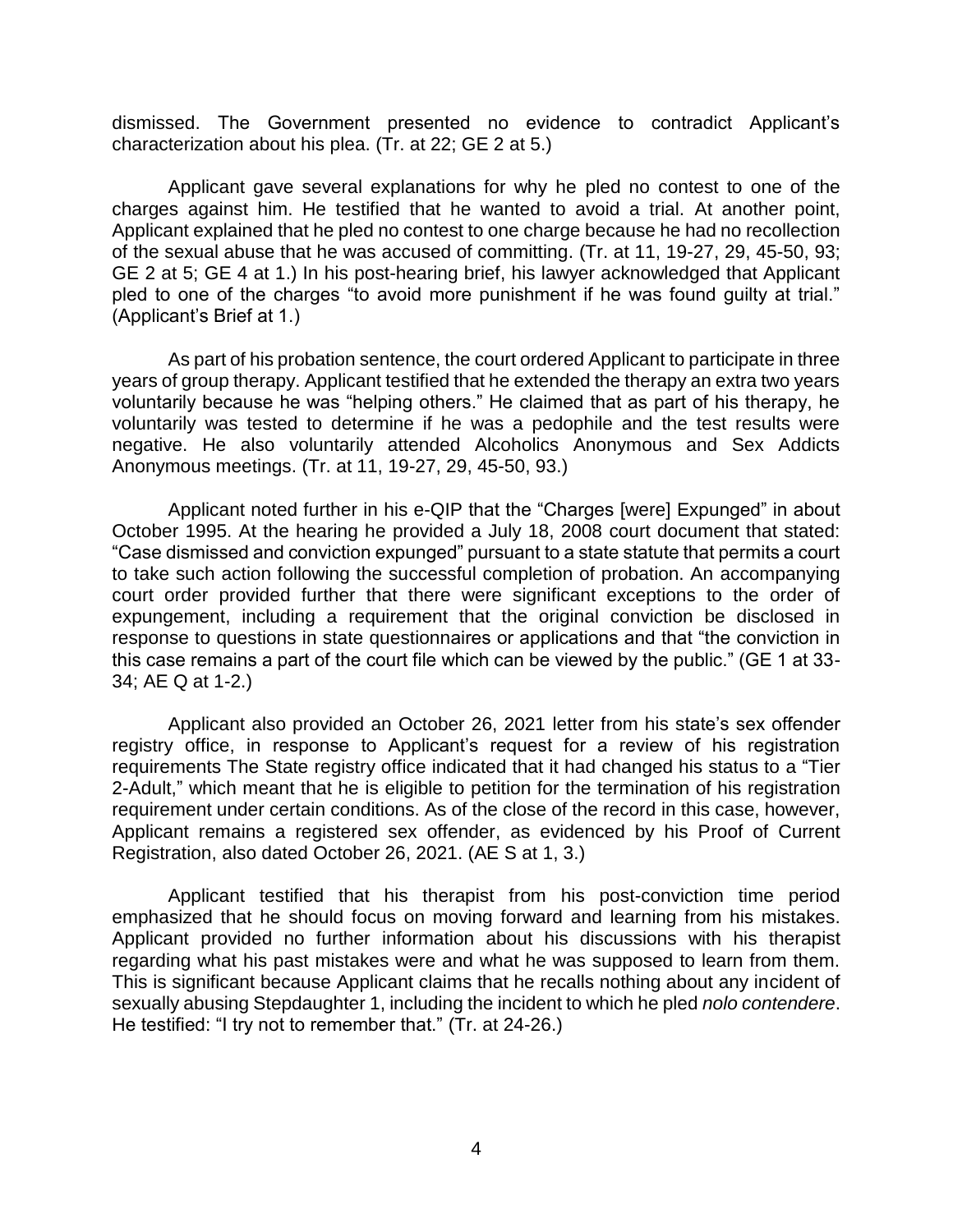### **Paragraph 2 (Guideline E, Personal Conduct)**

 because he has falsified material facts during the clearance screening process. Specifically, the SOR alleges that Applicant provided false information be failing to disclose his daughter and two current stepdaughters in his e-QIP. Applicant denied the allegation(s) under this paragraph in his Answer, stating that the omissions were not deliberate. The SOR also cross-alleges under Guideline E the allegation under Guideline D regarding the 1995 criminal charges of Lewd and Lascivious Acts with Children, his In this paragraph the Government alleges that Applicant is ineligible for a clearance plea, and his sentence. He did not respond separately to this allegation in his Answer.

 Applicant did not list his daughter or his two stepchildren on his e-QIP. He initially explained in his background interview that he failed to list them due to oversight. At the hearing, he admitted that he omitted his daughter and two stepchildren because he did not want them to become involved in his background investigation. I note that he also did not list either his first or second wife in response to the relevant question in Section 17 of his e-QIP. His first wife was the mother of Stepdaughter 1, who accused Applicant of molesting her. He answered negatively to the question of whether he had one or more former spouses. (GE 1 at 20-26; GE 2 at 4.)

 At the hearing, Applicant explained the omissions of family members and former spouses in his e-QIP was due to fact he did not want his daughter or his current was particularly concerned about his daughter being contacted by Government stepchildren to be interviewed in connection with his security clearance investigation. He investigators. (Tr. at 28-36, 39-40, 42, 55.)

 In his background interview, Applicant advised the investigator about his daughter and two stepdaughters, as well as his two prior wives. He told the investigator that he would provide their names and information at a later date. He subsequently called the investigator and declined to provide the information. He said that he was afraid that the individuals would be contacted and interviewed regarding his criminal record. He also said he was concerned that his employer would find out about his history and that would put his employment in jeopardy. The next day he provided the information about his daughter and two stepdaughters to the investigator. He repeated that his child and stepchildren were not listed in his e-QIP due to oversight. (GE 2 at 4, 8-10.)

 At the hearing, Applicant was questioned about his statements about these family members during his background interview. He testified:

The oversight was made because I was trying to protect my natural daughter, and to be honest, I didn't think I would get the – I was trying to delay the process of the application.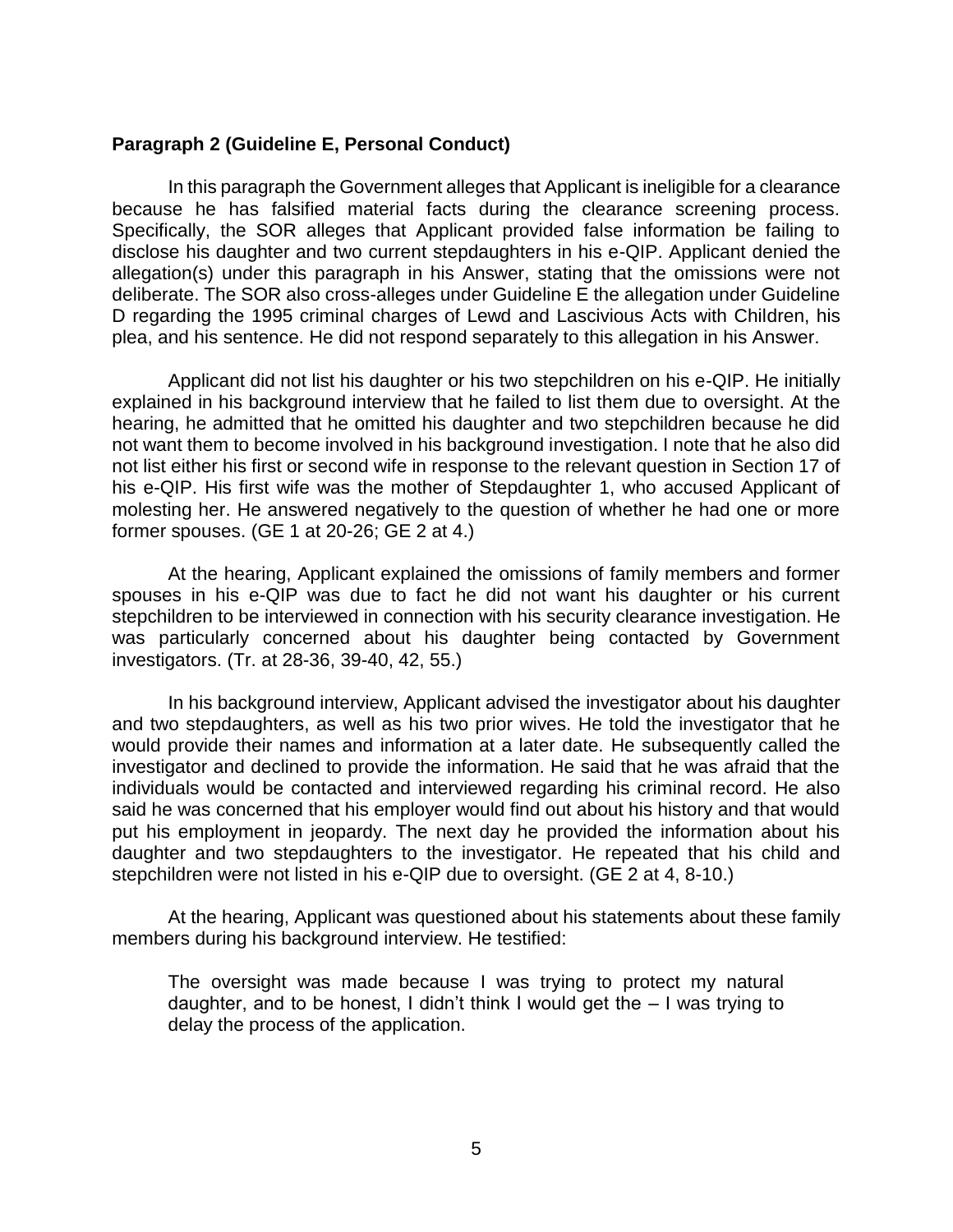(Tr. at 63.) He was also questioned whether his daughter was aware of the accusations against him, the court proceedings, and his status as a registered sex offender. His response was: "Not in detail." His two current stepchildren know a limited amount about his criminal history. He testified: "Beyond that, I try to keep it in the past and not bring it up." (Tr. at 63-65, 76-80.)

 In his 2019 e-QIP, Applicant also disclosed limited information about his 1995 arrest and charges. In response to a question in Section 22 regarding Police Record asking for "a description of the specific nature of the offense," Applicant wrote "PC 290 offense." This reference is to the state sex registration statute, not the criminal statute he was charged with violating, *i.e.*, Penal Code Section 288(a). At the hearing, Applicant said: "I figured that [response] would suffice." He denied that he was trying to hide the true nature of his felony offense from his security manager or employer by not giving more specific information as required by the question. He thought it was best not to elaborate on his criminal record. As far as Applicant knows, no one at his employer is aware of his criminal record. (Tr. at 66-67, 78-79; GE 1 at 33-34.)

 In addition, in detailing his 1993 DUI offense on his 2019 e-QIP, Applicant failed to disclose the dates of his probation as required by a specific question in Section 22 of the e-QIP. (GE 1 at 33; GE 2 at 5, 7; GE 4 at 4.) These omissions are not alleged in the SOR so I cannot consider them as disqualifying conduct. (The DUI itself was also not alleged.) But I considered them in weighing mitigation and under the whole-person concept.

### **Mitigation**

 Applicant testified that he makes an effort to stay away from children when he can. to be conservative and to avoid the possibility of any accusations against him or any troubling perceptions. Under his ongoing status as a registered sex offender, he is not For instance, he and his wife do not babysit any grandchildren. He has made this choice allowed to work in schools or other jobs that involve contact with children. (Tr. ??)

 Applicant is not involved in any kind of therapy. He testified that he occasionally goes to church. The focus of his court-ordered therapy in the 1990s was on issues related to sexual attraction to children, specifically family sexual abuse. It was not alcohol addiction therapy. He drinks alcohol occasionally, but he claims he never drinks to excess. The last time he drank excessively was more than 20 years ago. His focus is on moving forward. (Tr. at 61-63, 68-71, 75-77.)

 In the years since his Other than Honorable discharge from the Navy, Applicant has educated himself and has had a successful career. He presented his recent performance evaluations, which show that he is well-regarded by his employer. He earns about \$170,0000 annually, and receives bonuses every year of \$16,000 to \$20,000. (Tr. at 74-75; AE A-D; AE D.)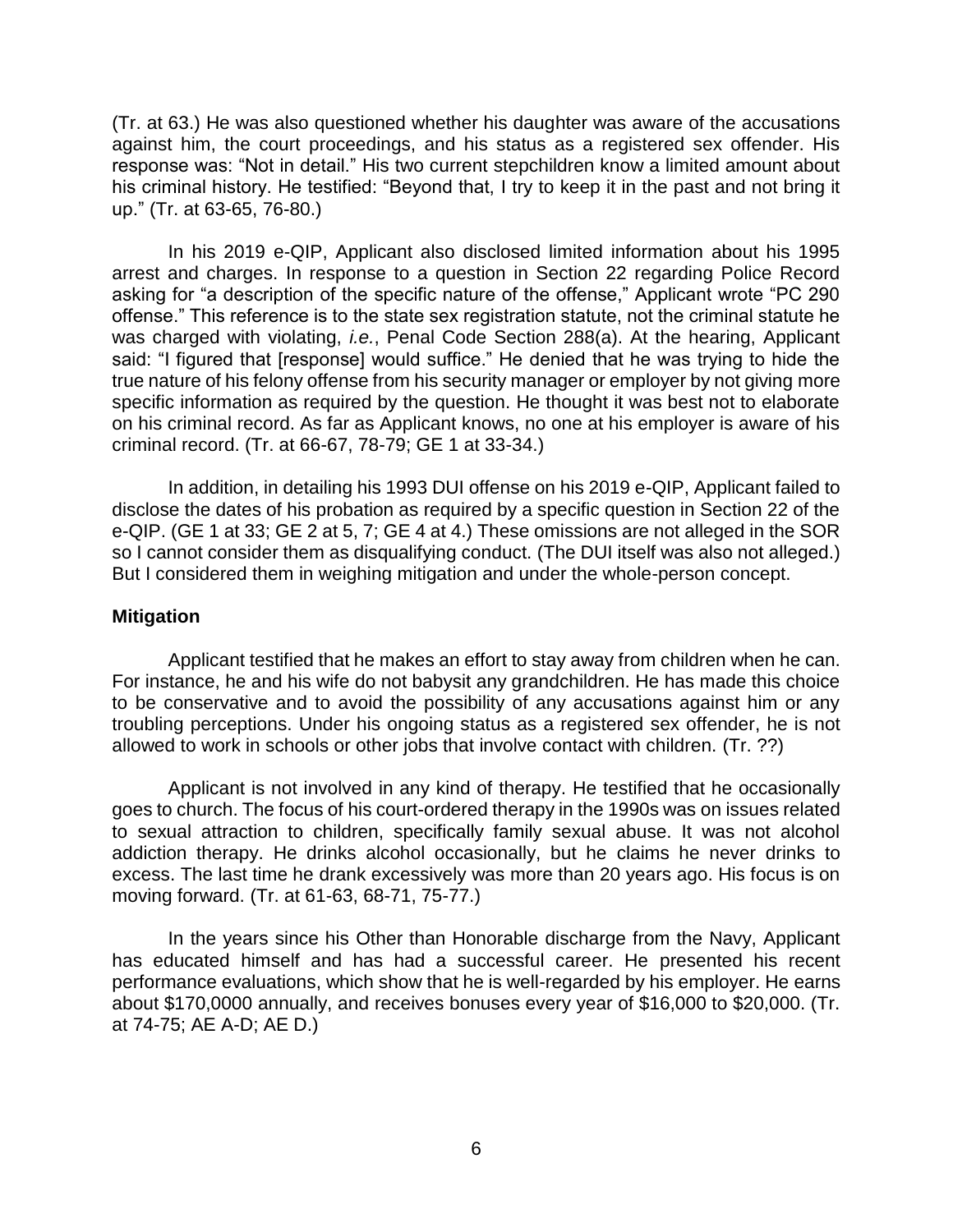#### **Policies**

 When evaluating an applicant's suitability for national security eligibility, the administrative judge must consider the adjudicative guidelines. In addition to brief potentially disqualifying conditions and mitigating conditions, which are to be used in introductory explanations for each guideline, the adjudicative guidelines (AG) list evaluating an applicant's national security eligibility.

 These guidelines are not inflexible rules of law. Instead, recognizing the complexities of human behavior, these guidelines are applied in conjunction with the factors listed in AG ¶ 2 describing the adjudicative process. The administrative judge's overarching adjudicative goal is a fair, impartial, and commonsense decision. The entire variables known as the whole-person concept. The administrative judge must consider all available, reliable information about the person, past and present, favorable and process is a conscientious scrutiny of applicable guidelines in the context of a number of unfavorable, in making a decision.

The protection of the national security is the paramount consideration. AG  $\P$  2(b) requires, "Any doubt concerning personnel being considered for national security eligibility will be resolved in favor of the national security." In reaching this decision, I have drawn only those conclusions that are reasonable, logical, and based on the evidence contained in the record. I have not drawn inferences based on mere speculation or conjecture.

Directive ¶ E3.1.14, requires the Government to present evidence to establish controverted facts alleged in the SOR. Under Directive ¶ E3.1.15, "The applicant is responsible for presenting witnesses and other evidence to rebut, explain, extenuate, or mitigate facts admitted by the applicant or proven by Department Counsel, and has the ultimate burden of persuasion as to obtaining a favorable clearance decision."

 A person who seeks access to classified information enters into a fiduciary relationship with the Government predicated upon trust and confidence. This relationship transcends normal duty hours and endures throughout off-duty hours. The Government reposes a high degree of trust and confidence in individuals to whom it grants national security eligibility. Decisions include, by necessity, consideration of the possible risk the applicant may deliberately or inadvertently fail to protect or safeguard classified information. Such decisions entail a certain degree of legally permissible extrapolation as to potential, rather than actual, risk of compromise of classified or sensitive information. Finally, as emphasized in Section 7 of Executive Order 10865, "Any determination under this order adverse to an applicant shall be a determination in terms of the national interest and shall in no sense be a determination as to the loyalty of the applicant concerned." *See also* Executive Order 12968, Section 3.1(b) (listing multiple prerequisites for access to classified or sensitive information.)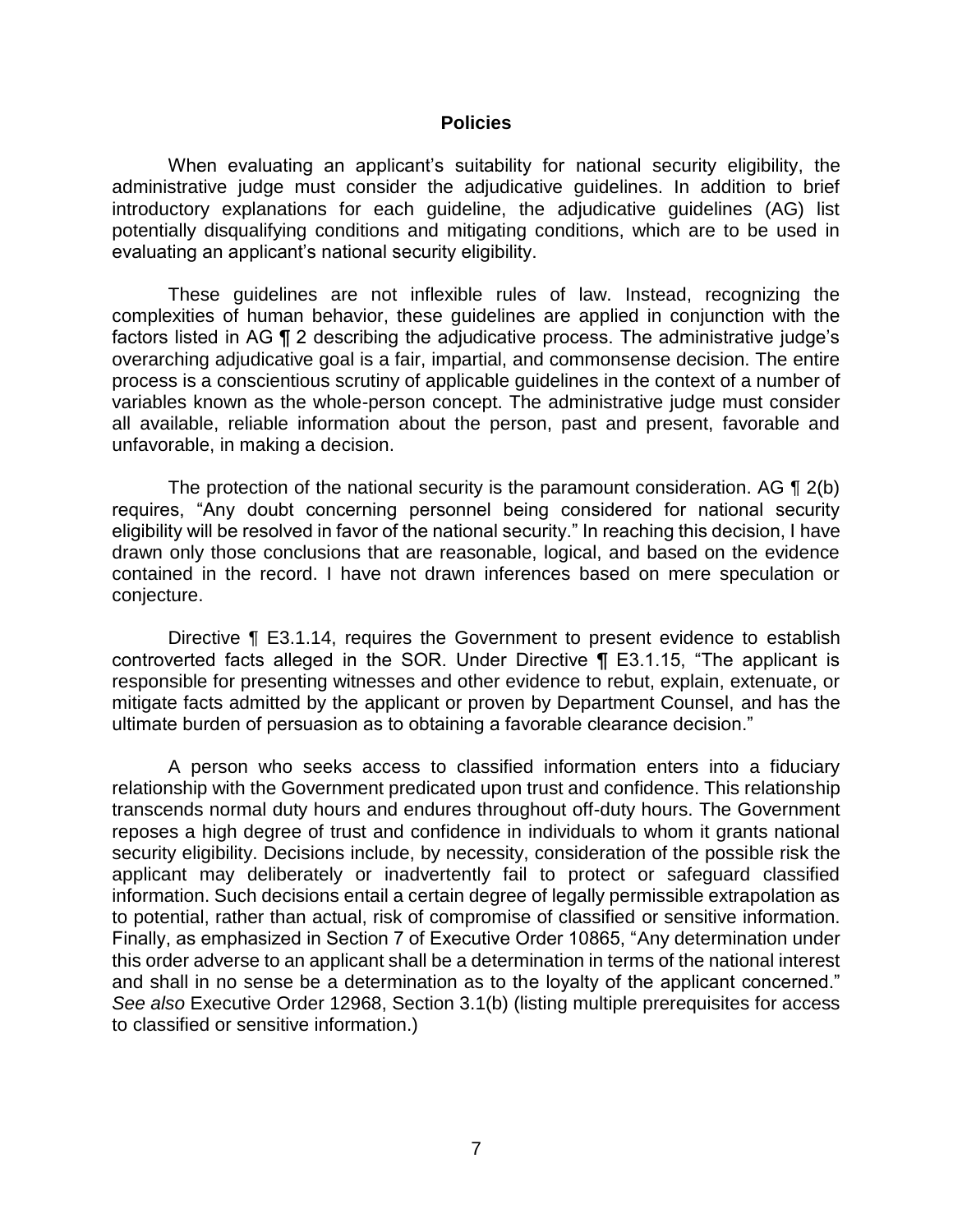### **Analysis**

## **Paragraph 1 (Guideline D, Sexual Behavior)**

 The security concerns relating to the guideline for sexual conduct are set out in AG ¶ 12, which reads in pertinent part:

Sexual behavior that involves a criminal offense; reflects a lack of judgment or discretion; or may subject the individual to undue influence of coercion, exploitation, or duress. These issues, together or individually, may raise questions about an individual's judgment, reliability, trustworthiness, and ability to protect classified or sensitive information.

AG ¶ 13 describes three conditions that could raise security concerns and may be disqualifying in this case:

(a) sexual behavior of a criminal nature, whether or not the individual has been prosecuted;

(c) sexual behavior that causes an individual to be vulnerable to coercion, exploitation, or duress; and

(d) sexual behavior of a public nature or that reflects a lack of discretion or judgment.

Applicant denied SOR ¶ 1.a. The Government, therefore, has the burden of proof to establish it. Applicant was charged with Lewd or Lascivious Acts involving Children based on Stepdaughter 1's allegations. Applicant has raised a question whether there is and for which he was arrested and charged. He does not deny the behavior, but he also does not admit it. The existence of the charges alone is evidence that the police and the prosecutor had concluded that there was probable cause to charge Applicant with the crime of sexually abusing Stepdaughter 1. Of course, AG ¶ 13(a) does not even require sufficient corroborating evidence that he engaged in the behavior Stepdaughter 1 claims evidence of a prosecution.

 At the hearing, Applicant 's counsel argued that under the law of the state where the alleged abuse occurred, Applicant's plea of no contest did not result in a conviction and a finding of guilt, notwithstanding the fact that the criminal court pronounced a sentence of one-year imprisonment, which was stayed, and a period of probation, as well conduct when he pled no contest to one of the criminal charges. I granted Applicant's attorney the opportunity to submit post-hearing a brief in support of his legal argument, as other requirements. This is relevant because Applicant did not admit any criminal and I gave Department Counsel the opportunity to submit a reply brief. (Tr. at 42-45.)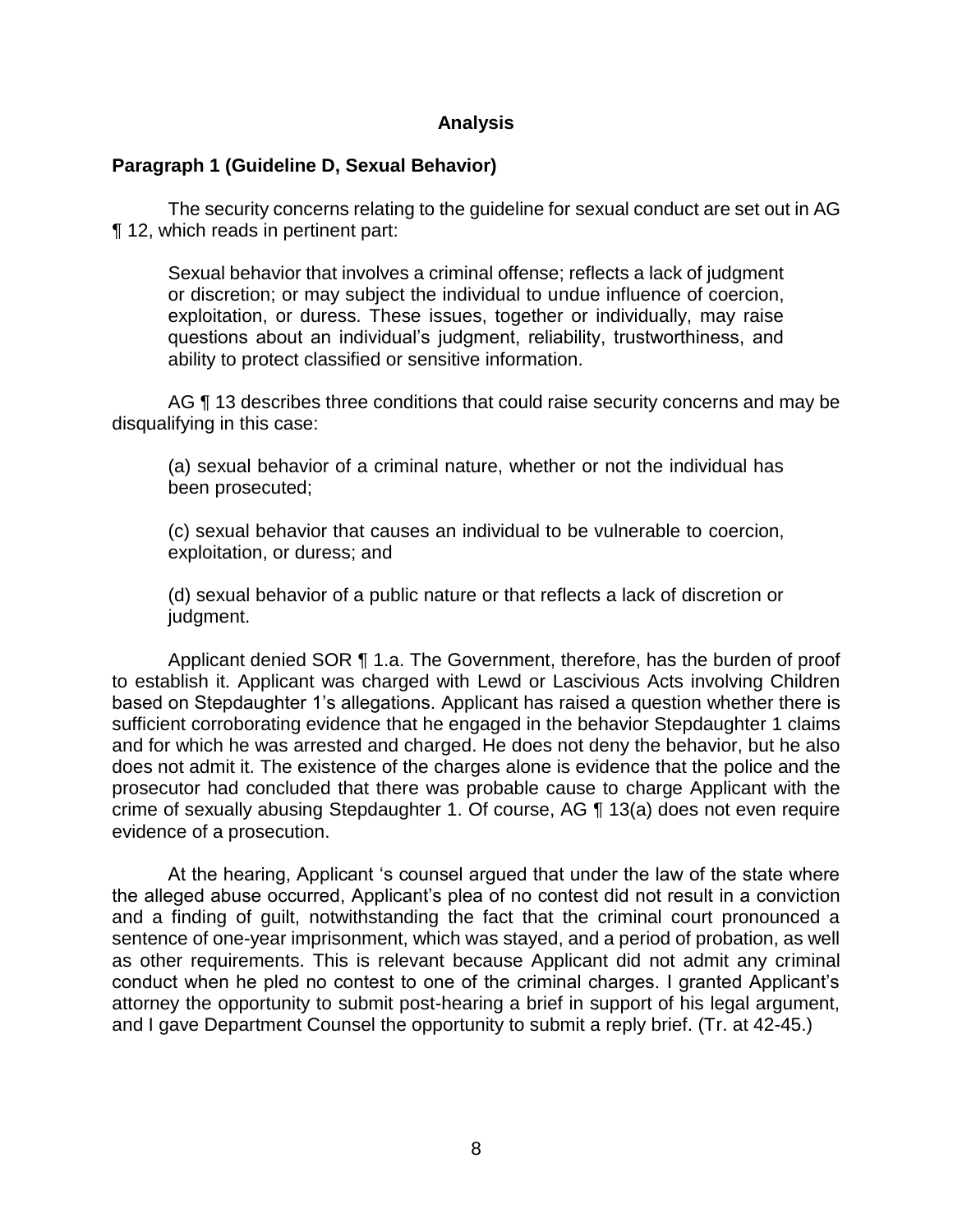The legal issue briefed by the parties relates to the significance of a court in Applicant's state accepting a plea of *nolo contendere*. Applicant relies heavily upon a 1970 appellate court decision in that state that holds it is legally permissible for a criminal defendant to plead *nolo contendere* to a criminal charge without admitting the factual basis of the charge to which he is pleading. The decision involved a *nolo contendere* plea to a charge different than the original charge the defendant faced so that he would be eligible for a lesser punishment. The court also held that it was appropriate for the state court to accept the plea, find the defendant guilty, and impose a sentence. I note that Applicant pled *nolo contendere* to one of the multiple charges filed against him, not a different charge. In any event, the state court properly accepted, pursuant to this authority, Applicant's plea of *nolo contendere* to one of the charges against him, found him guilty of that crime, and sentenced him.

 Both Applicant's Counsel and Department Counsel cite to the same state statute (the Statute) regarding pleas of *nolo contendere.* The Statute reads as follows: "upon a plea of *nolo contendere*, the court **shall** find the defendant guilty. The legal effect of such a plea, to a crime punishable as a felony, shall be the same as that of a plea of guilty for all purposes." (Emphasis added.) I note that Applicant's brief quotes additional language in the Statute that imposes limits on the collateral use of a *nolo contendere* plea. That statutory provision, however, is inapplicable because it explicitly applies only to non- felony cases. Applicant pled *nolo contendere* to a felony charge. (Applicant's Brief at 7; Department Counsel Brief at 2.)

 Applicant's counsel appears to argue that his client's plea of *nolo contendere*  cannot be used to establish that he committed the underlying criminal conduct. At the hearing, he argued further that under the applicable state law, a court can accept a *nolo contendere* plea and impose a sentence, but does not actually "convict" the defendant. He does not repeat that argument in his extensive brief. By citing the Statute, Applicant's Counsel is limiting his argument to make a simpler point that Applicant's plea of *nolo contendere* plea cannot be used against him. Applicant's brief no longer argues that he was not convicted of the crime to which he plead *nolo contendere*. The relevant legal issue, therefore, is the significance of the state court finding of Applicant's guilt and conviction for the crime to which he pled *nolo contendere*.

It is important to note that Applicant's brief cites no DOHA law in support of his argument. Under DOHA case law, Applicant's conviction is indisputable proof that he committed the crime of Lewd or Lascivious Acts involving Children. ISCR Case No. 15- 08527 at 3 (App. Bd. Jan. 2, 2018); ISCR Case No. 04-05712 at 5-6 (App. Bd. Oct. 31, 2006). It does not matter whether the conviction is after a jury trial in which the defendant proclaims his innocence, after a guilty plea where the defendant admits his guilt, or after a plea of *nolo contendere* where the defendant does not admit or deny his guilt. The conviction results in the application of the doctrine of collateral estoppel, which means that Applicant cannot claim that there is no evidence that he committed a crime of sexually abusing Stepdaughter 1. As discussed below under the Analysis section of this decision regarding the mitigating conditions, Applicant's failure to acknowledge his actions at the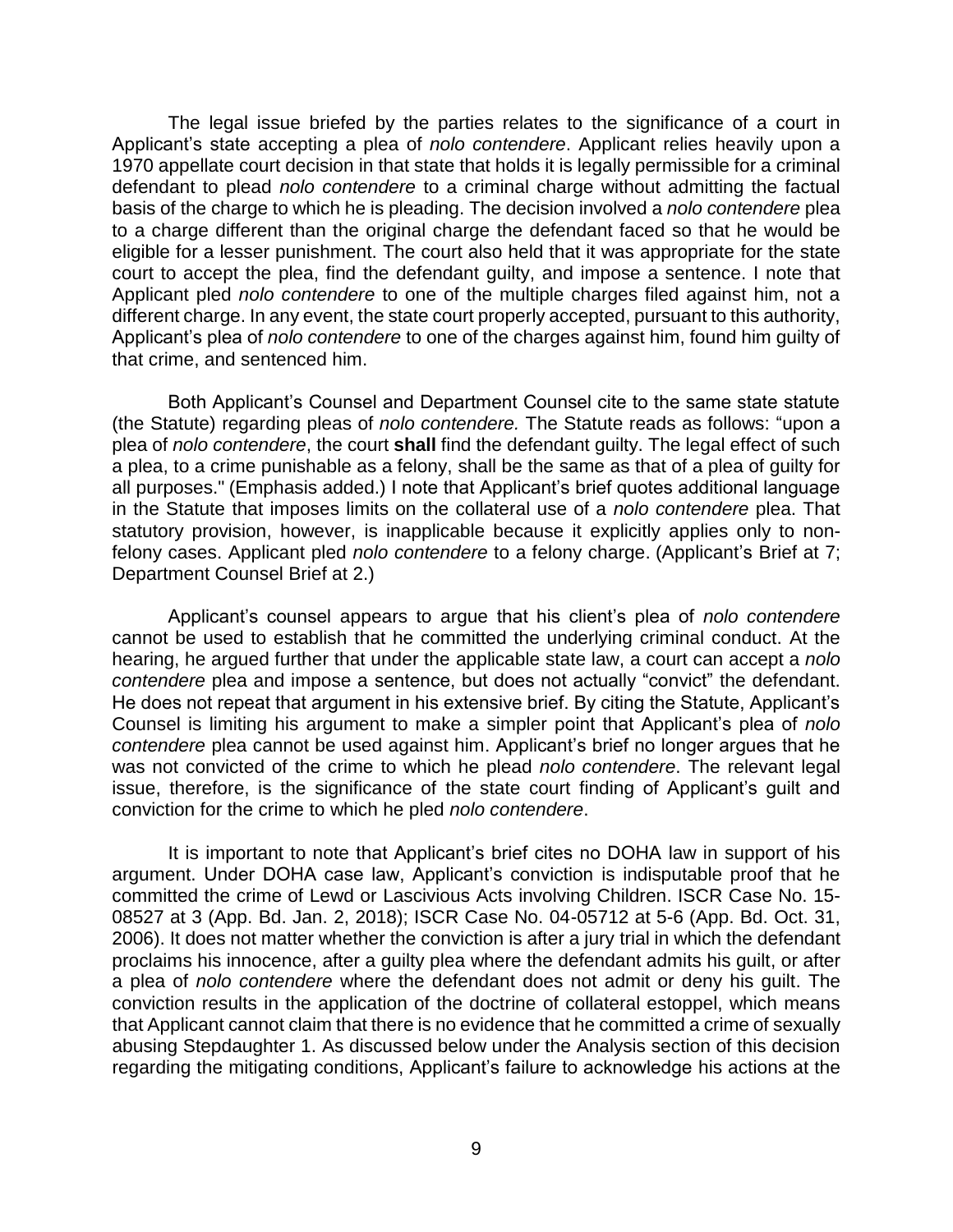responsibility for his actions, as argued by Department Counsel in her brief. (Department hearing has significant consequences in that it establishes that he has not taken Counsel Brief at 2, 5.)

I find that security concerns under AG ¶ 13(a) were established by a preponderance of the evidence in this record. This is based on the fact that he was prosecuted for the offense of committing lewd and lascivious acts with a minor, pled no contest to that felony, and as part of his sentence was required to register as a sex offender – a registration status that is ongoing.

 Concerns under AG ¶ 13(c) are also established by substantial evidence. Applicant took extreme steps in the preparation of his e-QIP to protect his extended family members and employer from becoming involved in the investigation of his eligibility for a security clearance, including omitting relevant information about his family, his former wives, including the mother of Stepdaughter 1, and the specific nature of the felony charges against him. His past actions and conviction of a felony of this nature is highly embarrassing and still renders him vulnerable to coercion, exploitation, or duress.

 In addition, concerns under AG ¶ 13(d) were raised, because the charges involved Stepdaughter 1, a member of his own family at that time. Sexual involvement with a minor and a family member unquestionably reflects a lack of judgment on Applicant's part.

 The evidence establishing these disqualifying conditions shifts the burden to Applicant to mitigate those security concerns. The guideline includes three conditions in AG ¶ 14 that could mitigate the security concerns arising from Applicant's alleged sexual behavior:

(b) the sexual behavior happened so long ago, so infrequently, or under such circumstances, that it is unlikely to recur and does not cast doubt on the individual's current reliability, trustworthiness, or judgment;

(c) The behavior no longer serves as a basis for coercion, exploitation, or duress; and

(e) the individual has successfully completed an appropriate program of treatment, or is currently enrolled in one, has demonstrated ongoing and consistent compliance with the treatment plan, and/or has received a favorable prognosis from a qualified mental health professional indicating the behavior is readily controllable with treatment.

 Although the sexual behavior happened many years ago, Applicant's failure to acknowledge his serious sexual misconduct with Stepdaughter 1 when she was a minor casts serious doubt about his current reliability, trustworthiness, judgment, and current willingness to comply with laws, rules, and regulations. ISCR Case No. 09-00266 at 4 (App. Bd. Jan. 26, 2012; ISCR Case No. 08-03620 at 3 (App. Bd. May 6, 2009). Also, his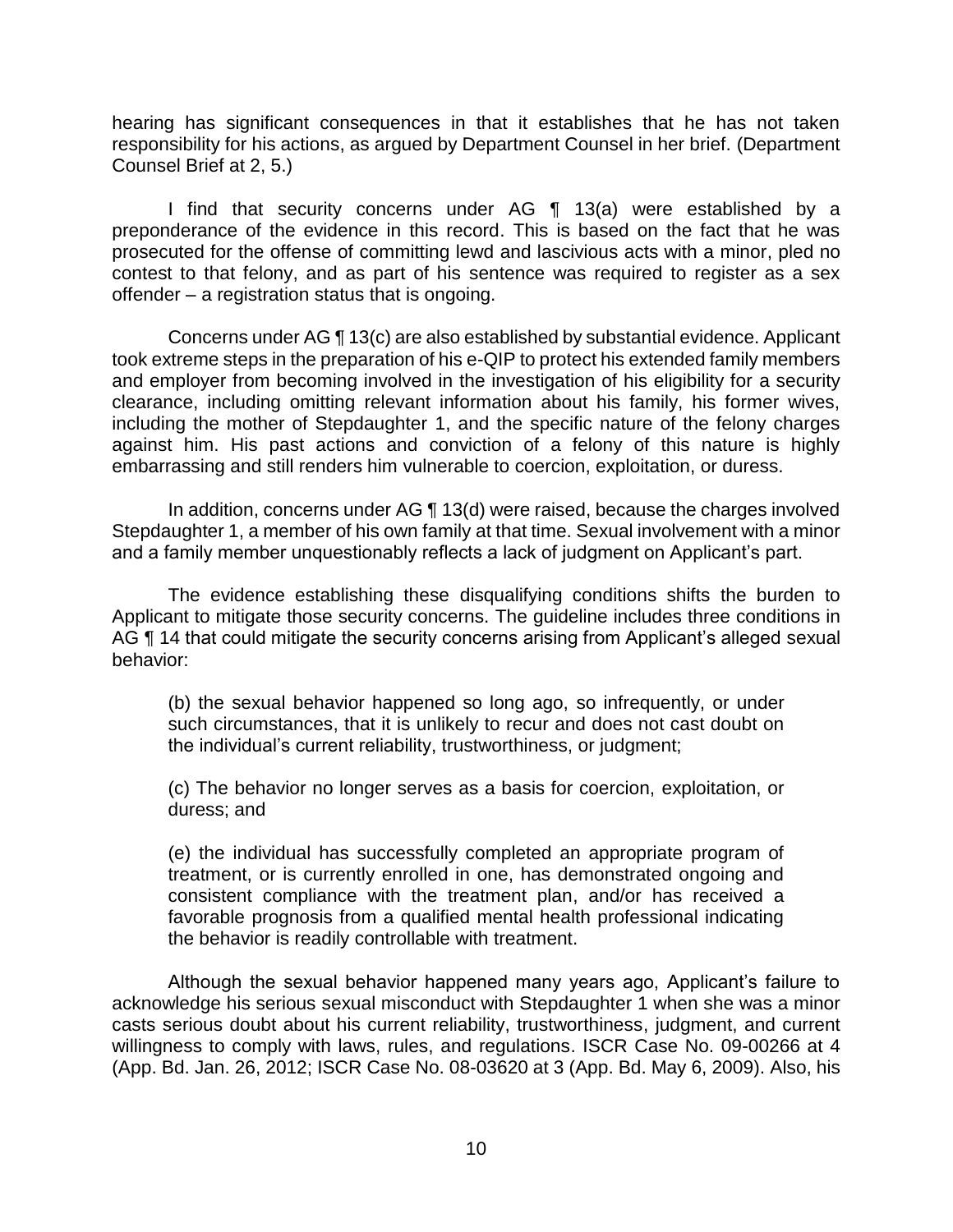attempt to blame his lack of any memory of his misconduct on being intoxicated at the time is simply not credible. In fact, I found much of his testimony on the important facts of this case to lack credibility, based upon his demeanor and his desire to shield his daughter and stepdaughters from the details of his past criminal conduct. He testified repeatedly that his former therapist encouraged him to move on from his past mistakes. That advice does not, however, excuse his lack of candor in acknowledging those mistakes – especially when his actions constitute severe misconduct and a serious breach of trust that he owed Stepdaughter 1, who carried his last name.

 As noted, Applicant remains deeply concerned about his daughter learning about the full extent of his past misconduct. He also did not want an investigator to interview other family members and those at his place of employment about his felony conviction. He is afraid that his past will come back and damage him. As a result, he remains vulnerable to coercion, exploitation and duress. Furthermore, it cannot be said that his past treatment was successful if he never reached the point of acknowledging his crime against Stepdaughter 1 and the damage his actions caused her. Significantly, he has not provided a favorable prognosis from a qualified professional that shows that he has truly faced up to and owns his past criminal behavior. The ongoing nature of the risk he poses generally is also evidenced by the requirement that he register annually as a sex offender. His state does not fully trust him in society. For all these reasons, no Guideline D mitigating conditions are established.

# **Paragraph 2 (Guideline E, Personal Conduct)**

 The security concerns relating to the guideline for personal conduct are set out in AG ¶ 15, which states:

Conduct involving questionable judgment, lack of candor, dishonesty, or unwillingness to comply with rules and regulations can raise questions about an individual's reliability, trustworthiness and ability to protect classified or sensitive information. Of special interest is any failure to cooperate or provide truthful and candid answers during national security investigative or adjudicative processes.

AG  $\P$  16 describes two conditions that could raise security concerns and may be disqualifying in this case:

(a) deliberate omission, concealment, or falsification of relevant facts from any personnel security questionnaire, personal history statement, or similar form used to conduct investigations, determine employment qualifications, award benefits or status, determine national security eligibility or trustworthiness, or award fiduciary responsibilities;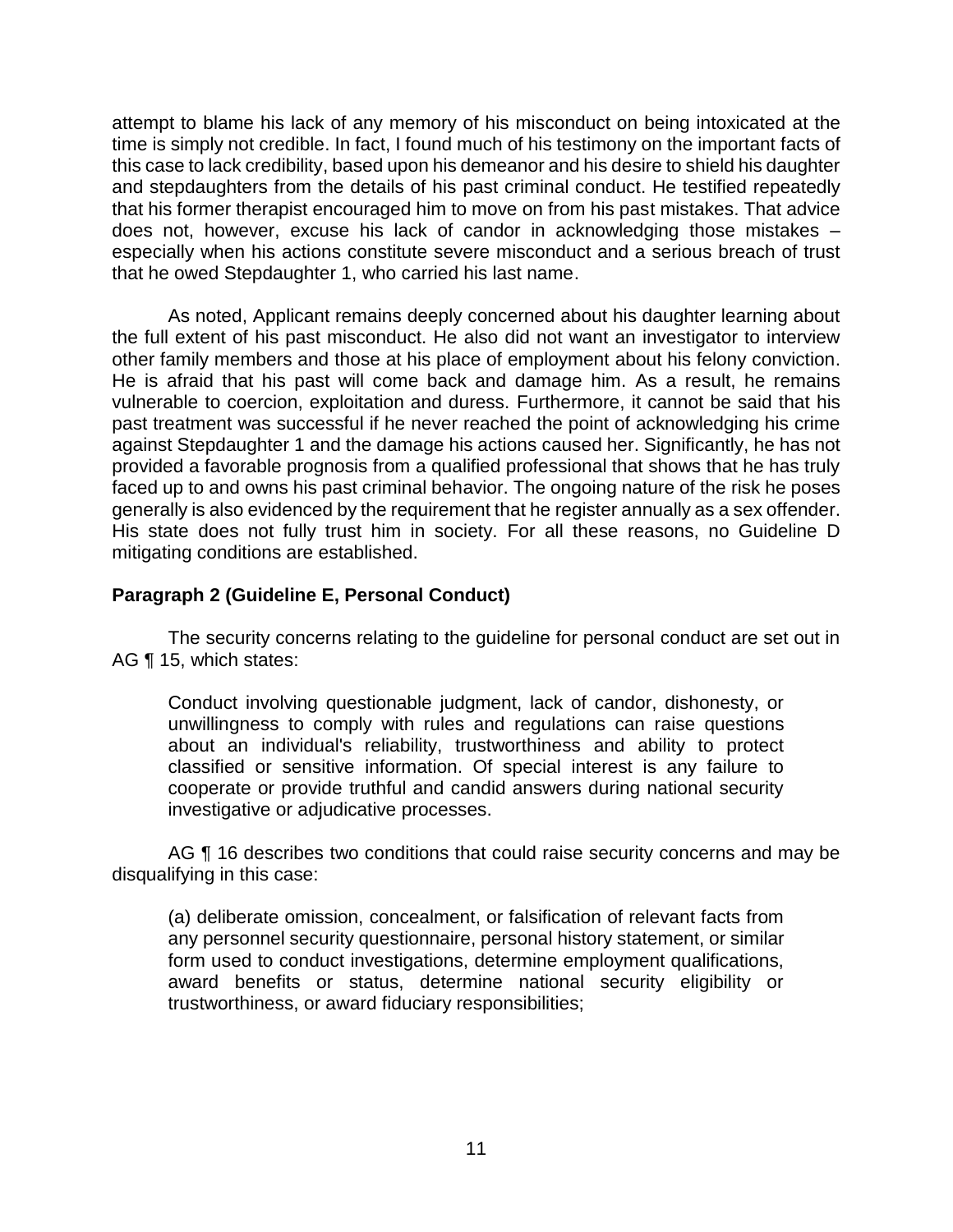(e) personal conduct or concealment of information about one's conduct, that creates a vulnerability to exploitation, manipulation, or duress by a foreign intelligence entity or other individual or group. Such conduct includes:

(1) engaging in activities which, if known, could affect the person's personal, professional, or community standing.

 Both of the above disqualifying conditions have been established. Applicant deliberately omitted his daughter and his current stepchildren, when preparing and certifying the truth of his e-QIP, because he did not want them to be interviewed about the deliberate nature of the falsifications identified in the SOR. He was dishonest in his e- QIP and continued to be dishonest at the hearing, all for the purpose of avoiding a close his past criminal conduct. His other significant omissions in the e-QIP further evidence examination of his past actions.

 The facts alleged under Guideline D also establish the disqualifying conditions set present family members, and his employers, will become aware of his conviction and ongoing sex offender registration to the detriment of his personal, professional, and forth in AG ¶ 16(e)(1). It is evident that Applicant is very concerned that various past and community standing.

The guideline includes three conditions in AG ¶ 17 that could mitigate the security concerns arising from Applicant's alleged falsification:

(a) the individual made prompt, good-faith efforts to correct the omission, concealment, or falsification before being confronted with the facts;

(c) the offense is so minor, or so much time has passed, or the behavior is so infrequent, or it happened under such unique circumstances that it is unlikely to recur and does not cast doubt on the individual's reliability, trustworthiness, or good judgment; and

(d) the individual has acknowledged the behavior and obtained counseling to change the behavior or taken other positive steps to alleviate the stressors, circumstances, or factors that contribute to untrustworthy, unreliable, or other inappropriate behavior, and such behavior is unlikely to recur.

 None of the above mitigating conditions have been established. Applicant initially failed to provide requested information to the investigator regarding the identity of his daughter and current stepdaughters. He later acknowledged that his omissions were deliberate. He said that he was afraid that the individuals would be contacted and interviewed regarding his criminal record. He also said he was concerned that his employer would find out about his history and that would put his employment in jeopardy.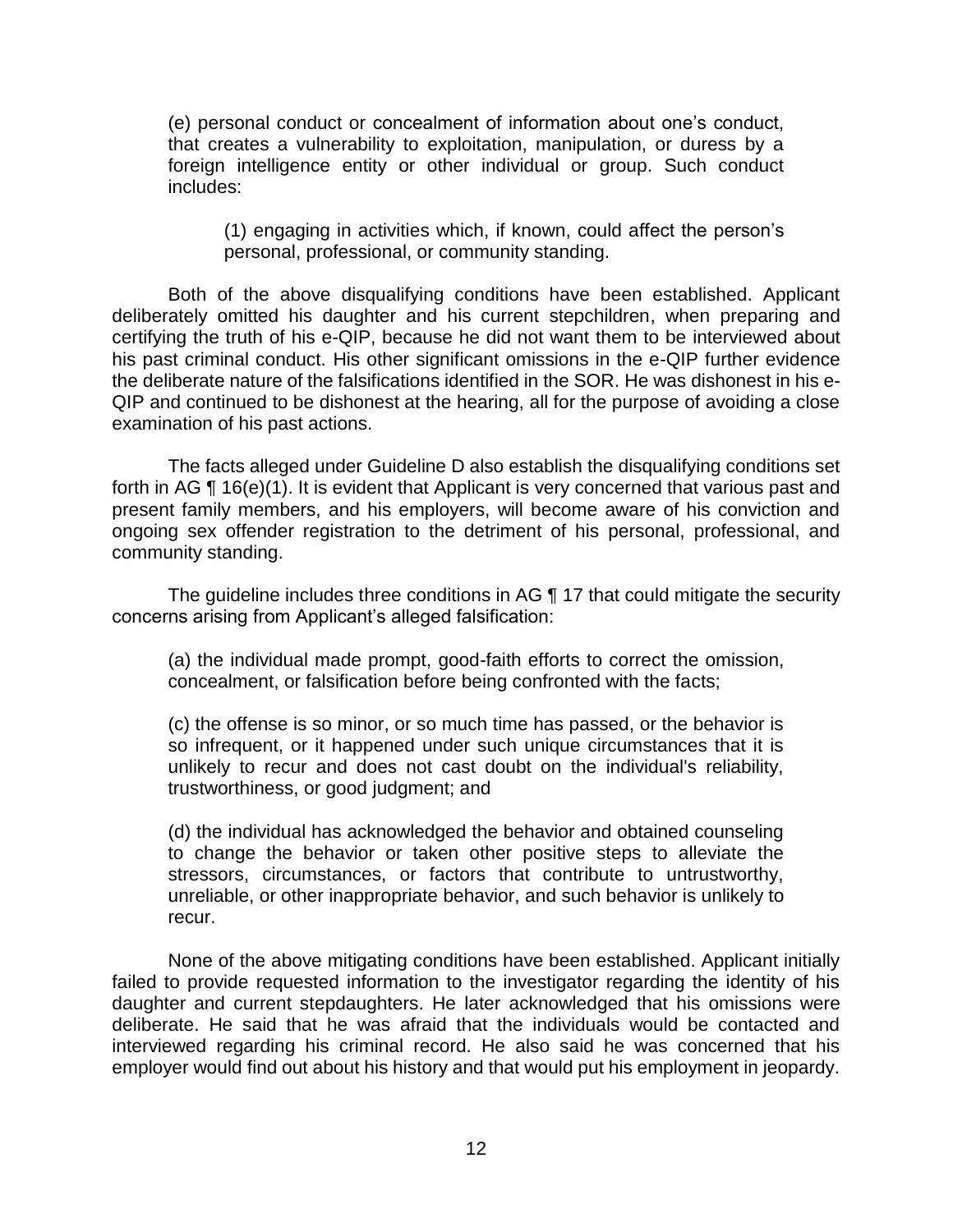Applicant ultimately provided the omitted information, but that action was not a were recent. It is likely that Applicant will continue to take actions to hide his past conduct prompt, good-faith effort to correct his falsifications. The omissions were not minor and from his employer and family.

 as not having focused on his past mistakes. Instead, the counselor encouraged him to move forward. The available evidence cannot be viewed as having established successful Applicant has not acknowledged his behavior. Applicant presented his counseling rehabilitation that would make future recurrence unlikely.

### **Whole-Person Concept**

 Under the whole-person concept, the administrative judge must evaluate an applicant's eligibility for national security eligibility by considering the totality of the applicant's conduct and all relevant circumstances. The administrative judge should consider the nine adjudicative process factors listed at AG ¶ 2(d):

(1) the nature, extent, and seriousness of the conduct; (2) the circumstances surrounding the conduct, to include knowledgeable participation; (3) the frequency and recency of the conduct; (4) the individual's age and maturity at the time of the conduct; (5) the extent to which participation is voluntary; (6) the presence or absence of rehabilitation and other permanent behavioral changes; (7) the motivation for the conduct; (8) the potential for pressure, coercion, exploitation, or duress; and (9) the likelihood of continuation or recurrence.

Under AG ¶ 2(c), the ultimate determination of whether to grant national security eligibility for a security clearance must be an overall commonsense judgment based upon careful consideration of the guidelines and the whole-person concept.

 I considered the potentially disqualifying and mitigating conditions in light of all concerns regarding his sexual behavior and personal conduct. By not acknowledging his past sexual behavior, he has not established successful rehabilitation nor has he minimized the potential for pressure, coercion, or duress. His repeated instances of lack of candor, both in his e-QIP and at the hearing, raise serious questions about his character, trustworthiness, and judgment. Overall, the record evidence leaves me with questions and doubt as to Applicant's suitability for national security eligibility and a pertinent facts and circumstances surrounding this case. Applicant has not mitigated the security clearance.